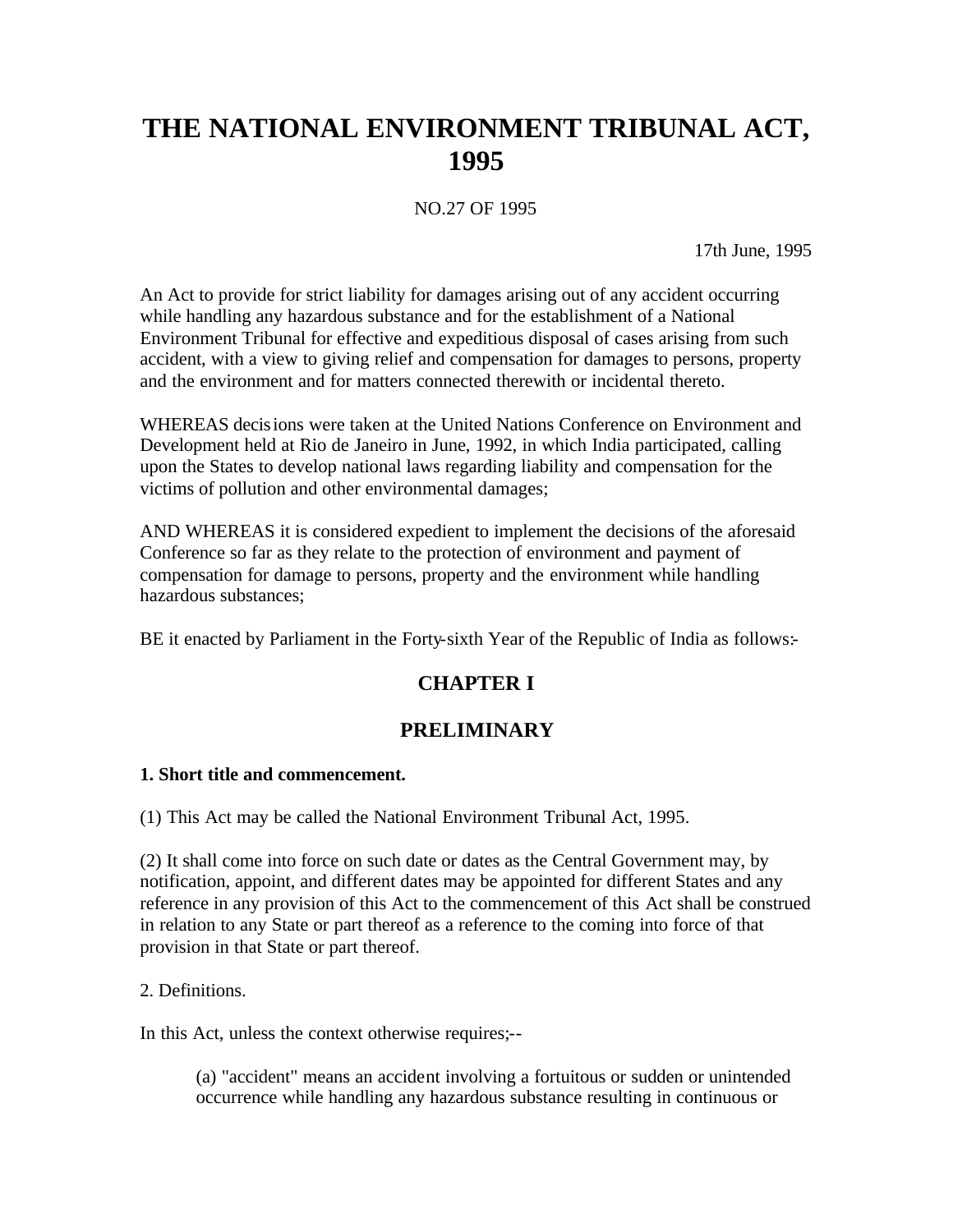intermittent or repeated exposure to death of, or injury to, any person or damage to any property or environment but does not include an accident by reason only of war or radio-activity;

(b) "Bench" means a Bench of the Tribunal;

(c) "Chairperson" means the Chairperson of the Tribunal;

(d) "environment" includes water, air and land and the interrelationship which exists among and between water, air and land, and human beings, other living creatures, plants, microorganism and property;

(e) "handling", in relation to any hazardous !substance, means the manufacture, processing; treatment; package; storage; transportation by vehicle, use, collection, destruction, conversion, offering for sale, transfer or the like of such hazardous substance;

(f) "hazardous substance" means any substance or preparation which is defined as hazardous substance in the Environment (Protection) Act, 1986, (29 of 1986.) and exceeding such quantity as specified by the Central Government under the Public Liability Insurance Act, 1991; (6 of 1991.)

(g) "Judicial Member" means a Member of the Tribunal appointed as such under this Act, and includes,the Chairperson or a Vice-Chairperson who possesses any of the qualifications specified in sub-section (3) of section 10;

(h) "Member" means a Member (whether Judicial or Technical) of the Tribunal and includes the Chairperson and a Vice-Chairperson;

(i) "notification" means a notification published in the official Gazette;

(j) "prescribed' means prescribed by ruler. made under this Act;

(k) "rules" means the rules made under this Act;

(l) "Technical Member" means a Member of the Tribunal who is not a Judicial Member within the meaning of clause (g);

(m) "Tribunal" means the National Environment Tribunal established under section 8;

(n) "Vice-Chairperson" means the Vice-Chairperson of the Tribunal.

Explanation.-In the case of the Tribunal having two or more Vice-Chairpersons, references to the Vice-Chairperson in this Act shall be construed as a reference to each of those Vice-Chairpersons;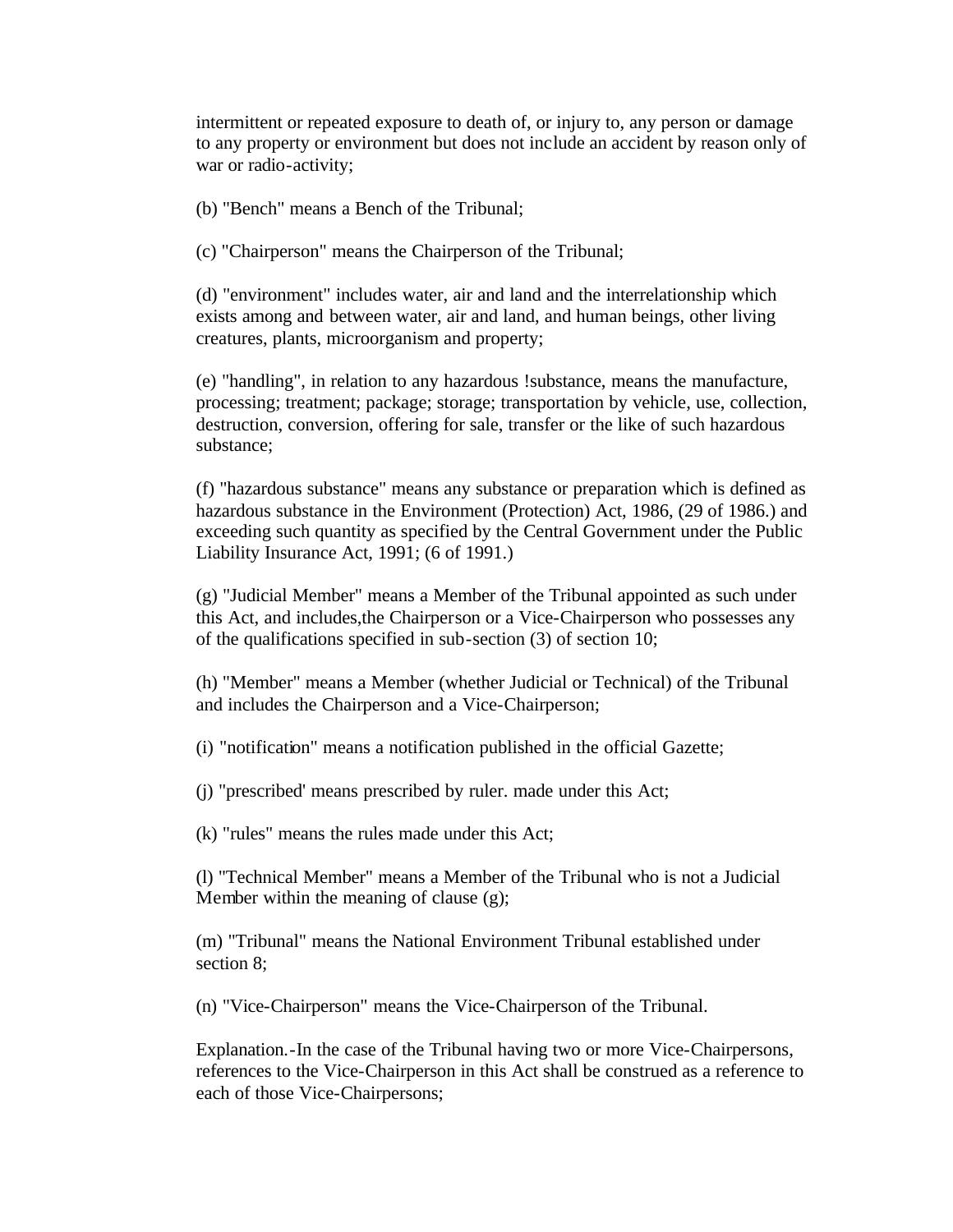(o) "owner" means a person who owns, or has control over handling, any hazardous substance at the time of accident and includes,-

(i) in the case of a firm, any of its partners;

(ii) in the case of an association, any of its members; and

(iii) in the case of a company, any of its directors, managers, secretaries or other officers who is directly in charge of, and is responsible to, the company for the conduct of the business of the company.

# **CHAPTER II**

# **COMPENSATION FOR DEATH OF, OR INJURY TO, A PERSON AND DAMAGE TO PROPERTY AND ENVIRONMENT**

#### **3. Liability to pay compensation in certain cases on principle of o fault.**

(1) Where death of, or injury to, any person (other than a workman) or damage to any property or environment has resulted 'from an accident, the owner shall be liable to pay compensation for such death, injury or damage under all or any of the heads specified in the Schedule.

(2) In any claim for compensation under sub-section (1), the claimant shall not be required to plead and establish that the death, injury or damage in respect of which the claim has been made was due to any wrongful act, neglect or default of any person.

Explanation-For the purposes of this section-

(i) "workman" has the meaning assigned to it in the Workmen's Compensation Act, 1923; (8 of 1923.)

(ii) "injury" includes permanent total or permanent partial disability or sickness resulting out of an accident.

(3) If the death, injury or damage caused by an accident cannot be attributed to any individual activity but is the combined or resultant effect of several such activities, operation and processes, the Tribunal may apportion the liability for compensation amongst those responsible for such activities, operations and processes on an equitable basis.

#### **4. Application for claim for compensation.**

(1) An application for claim for compensation may be made-

(a) by the person who has sustained the injury;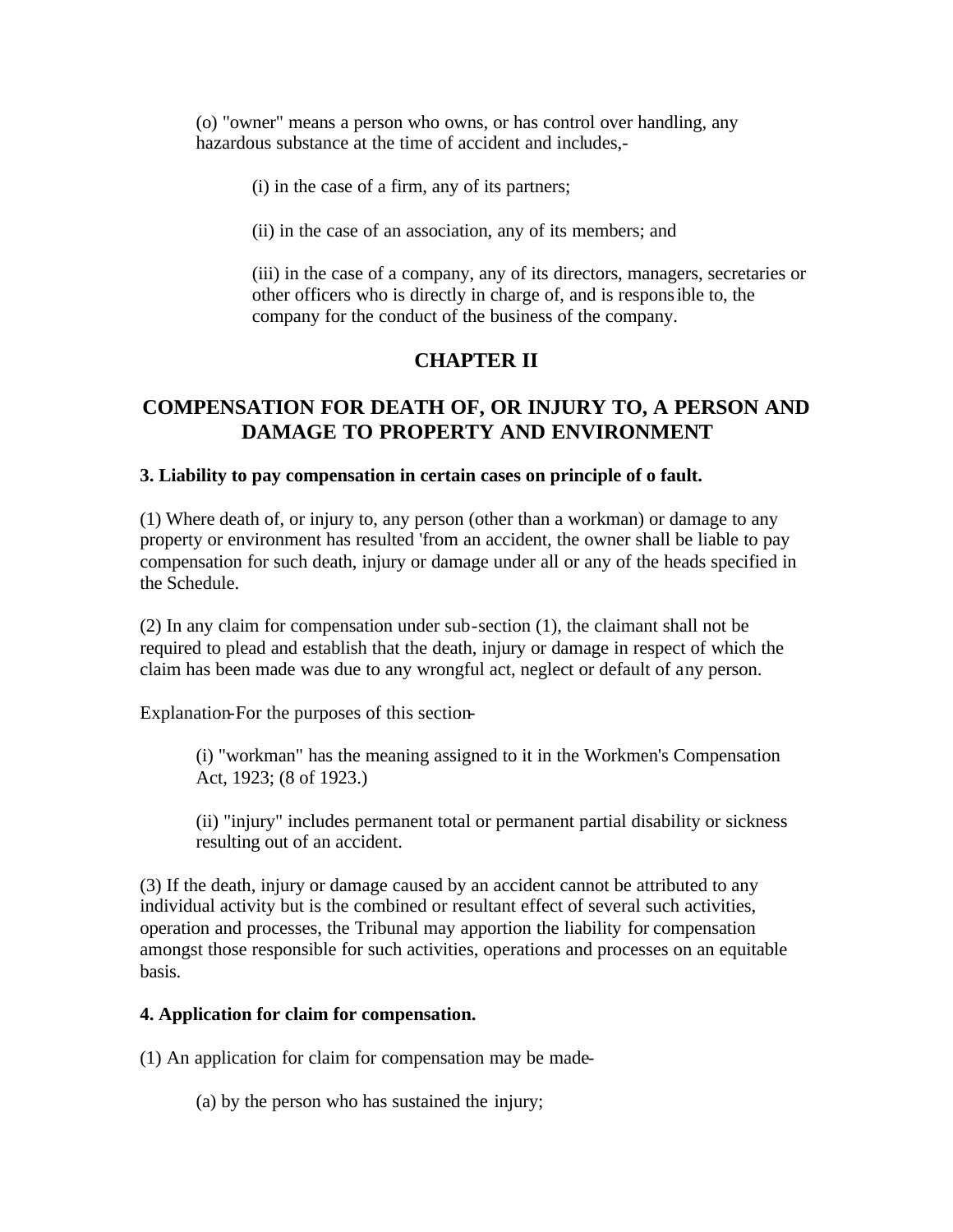(b) by the owner of the property to which the damage has been caused;

(c) where death has resulted from the accident, by all or any of the legal representatives of the deceased;

(d) by any agent duly authorised by such person or owner of such property or all or any of the legal representatives of the deceased, as the case may be;

(e) by any representative body or Organisation, functioning in the field of environment and recognised in this behalf by the Central Government, under all or any of the heads specified in the Schedule; or

(f) by the Central Government or a State Government or a local authority under all or any of the heads specified in the Schedule:

Provided that where all the legal representatives of the deceased have not joined in any such application for compensation, the application shall be made on behalf of or for the benefit of all the legal representatives of the deceased and the legal representatives who have not so joined shall be impleaded as respondents to the application.

(2) The Tribunal may, if it thinks fit, take up the cases for claims for compensation *suo motu*.

(3) Any claimant making an application under sub-section (1) may also make an application before the Tribunal for such relief as is provided in the Public Liability Insurance Act, 1991: (6 of 1991.)

Provided that no such application shall be made if the relief has been received by the claimant earlier or an application made by the claimant to the Collector under the said Act is pending and has not been withdrawn.

(4) The Tribunal shall have, and exercise, the same jurisdiction, powers and authority in respect of the matters specified in the Public Liability Insurance Act, 1991 ( 6 of 1991.) as the Collector has and may exercise and, for this purpose; the provisions of that Act shalt have effect subject to the modification that the references therein to the Collector shall be construed as including a reference to the Tribunal.

(5) Every application under sub-section (1) shall be made to the Tribunal and shall contain such particulars and shall be accompanied by such documents and such fee, not exceeding one thousand rupees, as may be prescribed:

Provided that no fee shall be payable by a person whose annual income is below the prescribed limit or by a representative body or Organisation referred to in clause (e) of sub-section (1) or by the Central Government, a State Government or a local authority.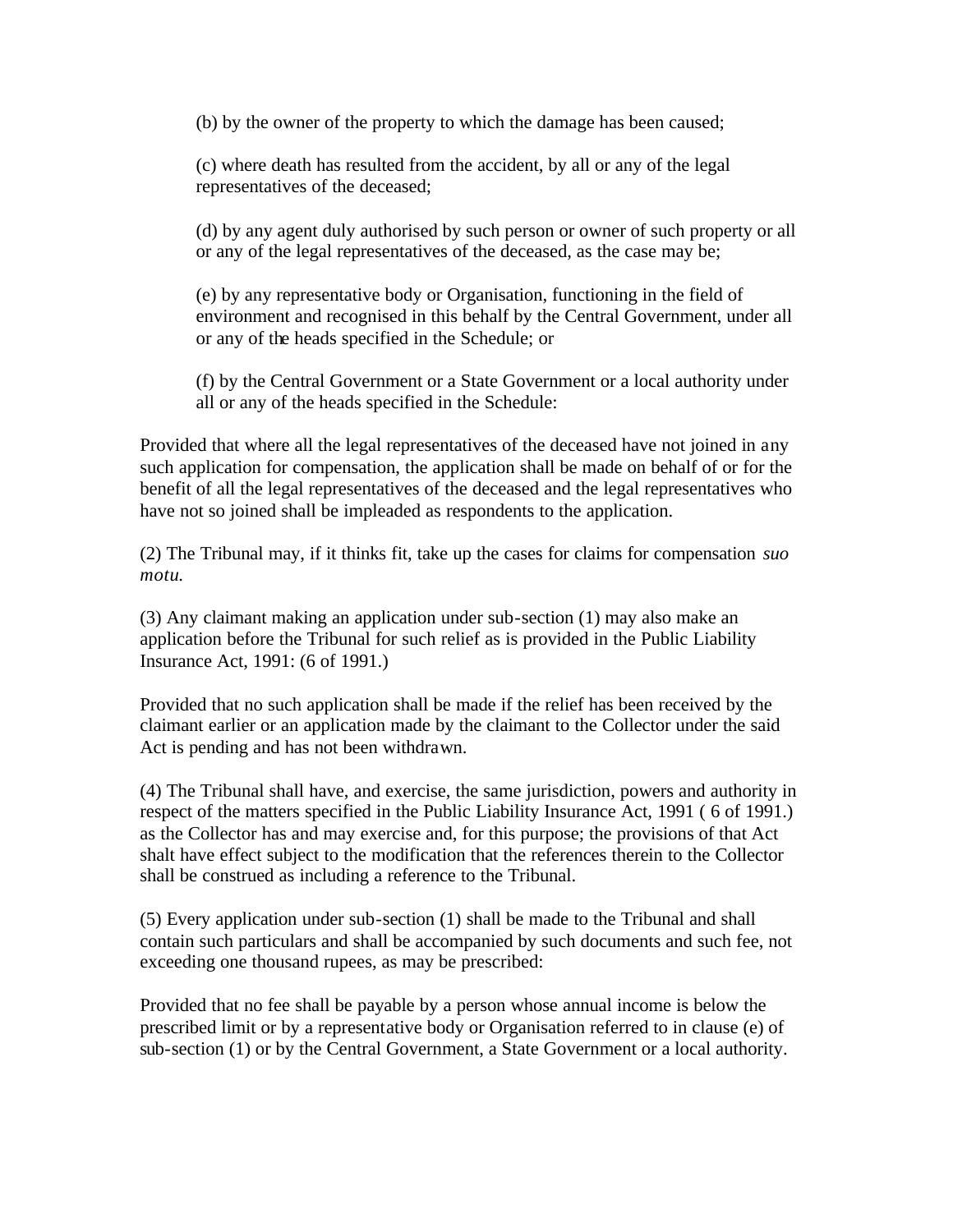(6) No application for compensation shall be entertained unless it is made within five years of the occurrence of the accident

#### **5. Procedure and powers of Tribunal.**

(1) On receipt of an application under sub-section (1) of section 4, the Tribunal may, after such inquiry as it may deem fit, reject the application summarily.

(2) Where the Tribunal does not reject the application under sub-section (1), the Tribunal may, after giving notice of the application to the owner and after giving the parties an opportunity of being heard, hold an inquiry into the claim or each of the claims and may make art award determining the amount of compensation which appears to be just and specifying the person or persons to whom such amount of compensation shall be paid.

(3) The Tribunal shall not be bound by the procedure laid down by the Code of Civil Procedure, 1908, (5 of 1908.) but shall be guided by the principles of natural justice and, subject to the other provisions of this Act and of any rules, the Tribunal shall have power o regulate its own procedure including the fixing of places and times of its inquiry.

(4) The Tribunal shall have, for the purpose of discharging its functions under this Act, the same powers as are vested in a civil court under the Code of Civil Procedure, 1908, (5 of 1908.) while trying a suit, in respect of the following matters. namely:-

(a) summoning and enforcing the attendance of any person and examining him on oath;

(b) requiring the discovery and production of documents;

(c) receiving evidence on affidavits;

(d) subject to the provisions of sections 123 and 124 of the Indian Evidence Act, 1872, (1 of 1872.) requisitioning any public record or document or copy of such record or document from any office;

(e) issuing commissions for the examination of witnesses or documents;

(f) reviewing its decisions;

(g) dismissing an application or deault or deciding it *ex parte*;

(h) setting aside any order of dismissal of any application for default or any order passed by it *ex parte*; and

(i) any other matter which is to be, or may be, prescribed.

#### **6. Conditions as to making of interim orders.**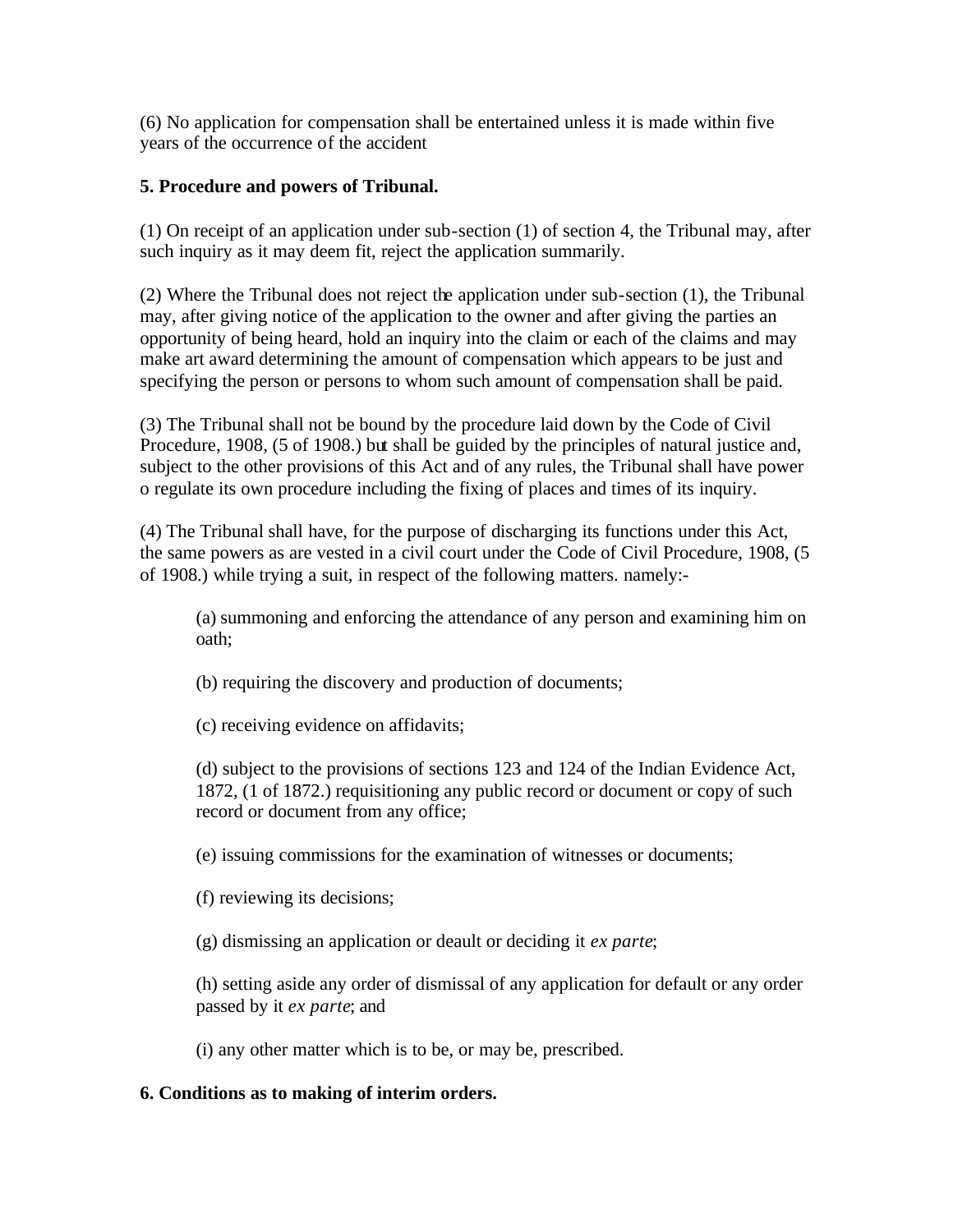Notwithstanding anything contained in any other provision of this Act or in any other law for the time being in force, no interim order (whether by way of injunction or stay or in any other manner) shall be made on, or in any proceedings relating to, an application unless-

(a) copies of such application and of all documents in support of the plea for such interim order are furnished to the party against whom such application is made or proposed to be made; and

(b) opportunity is given to such party to be heard in the matter:

provided that the Tribunal may dispense with the requirements of clauses (a) and (b) and make an interim order as an exceptional measure if it is satisfied, for reasons to be recorded in writing, that it is necessary so to do for preventing any loss or damage being caused to the applicant which cannot be adequately compensated in Money but any such interim order shall, if it is not Sooner vacated, cease to have effect on the expiry of a period of fourteen clays from the date on which it is made unless the said requirement have been complied with before the expiry of that period and the Tribunal has continued the operation of the interim order.

#### **7. Reduction of amount of relief paid under any other law.**

Where in respect of death of, or injury to, any person or damage to any property, the owner, liable to pay compensation under this Act, is also liable to pay any amount as relief under the Public Liability Insurance Act, 1991 (6 of 1991.) or any other compensation under any other law, the amount of compensation payable under this Act shall be reduced by the amount of relief and other compensation paid under any other law.

# **CHAPTER III**

# **ESTABLISHMENT OF NATIONAL ENVIRONMENT TRIBUNAL AND BENCHES THEREOF**

#### **8. Establishment of National Environment Tribunal.**

The Central Government shall, by notification, establish a Tribunal, to be known as the National Environment Tribunal, to exercise the jurisdiction, powers and authority Conferred on it by or under this Act.

#### **9. Composition of Tribunal and Benches thereof.**

(1) The Tribunal shall consist of a Chairperson and such number of Vice-Chairpersons, Judicial Members and Technical Members as the Central Government may deem fit and, subject to the other provisions if this Act, the jurisdiction, powers and authority of the Tribunal may be exercised by Benches thereof.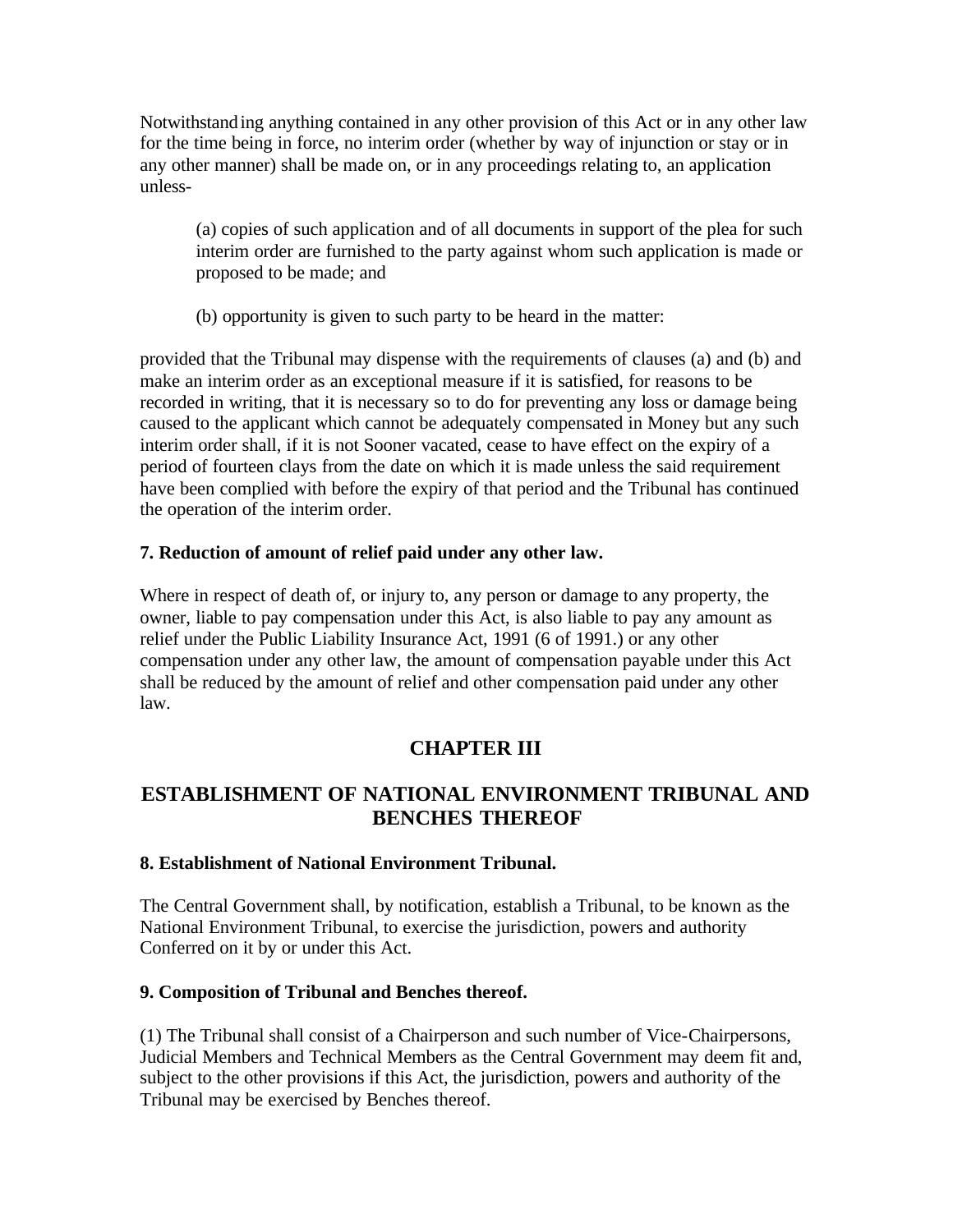(2) Subject to the other provisions of this Act, a Bench shall consist of one Judicial Member and one Technical Member.

(3) Notwithstanding anything contained in sub-section (1), the Chairperson-

(a) may, in addition to discharging the functions of the Judicial Member of the Technical Member of the Bench to which he is appointed, discharge the functions of the Judicial Member or, as the case may be, the Technical Member, of any other Bench;

(b) may transfer the Vice-Chairperson or other Member from one Bench to another Bench;

(c) may authorise the Vice-Chairperson or the Judicial Member or the Technical Member appointed to one Bench to discharge also the functions of the Vice-Chairperson or, as the case may be, the Judicial Member or the Technical Member of another Bench; and

(d) may, for the purpose of securing that any case or cases which, having regard to the nature of the questions involved, requires or require, hi his opinion or under the rules made by the Central Government in this behalf, to be decided by a Bench composed of more than two Members issue such general or special orders, as he may deem fit:

Provided that every Bench constituted in pursuance of this clause shall include at least one Judicial Member and one Technical Member.

(4) Notwithstanding anything contained in the foregoing provisions of this section, it shall be competent for the Chairperson or any other Member authorised by the Chairperson in this behalf to function as a Bench consisting of a single Member and exercise the jurisdiction, powers and authority of the Tribunal in respect of such classes of cases or such matters pertaining to such classes, of cases as the Chairperson may, by general or special order, specify:

Provided that if at any stage of the hearing of any such case or matter, it appears to the Chairperson or such Member that the case or matter is of such a nature that, it ought to be, heard by a Bench consisting of two Members, the case or matter may be transferred by the Chairperson or, as the, case pay be referred to him for transfer to such Bench as the Chairperson may deem fit.

(5) Subject to the other provisions of this Act, the Benches of the Tribunal shall ordinarily sit at New Delhi (which shall be known as the principal Bench) and at such other places as the Central Government may, by notification, specify.

#### **10. Qualifications for appointment as Chairperson, Vice-Chairperson or other Member.**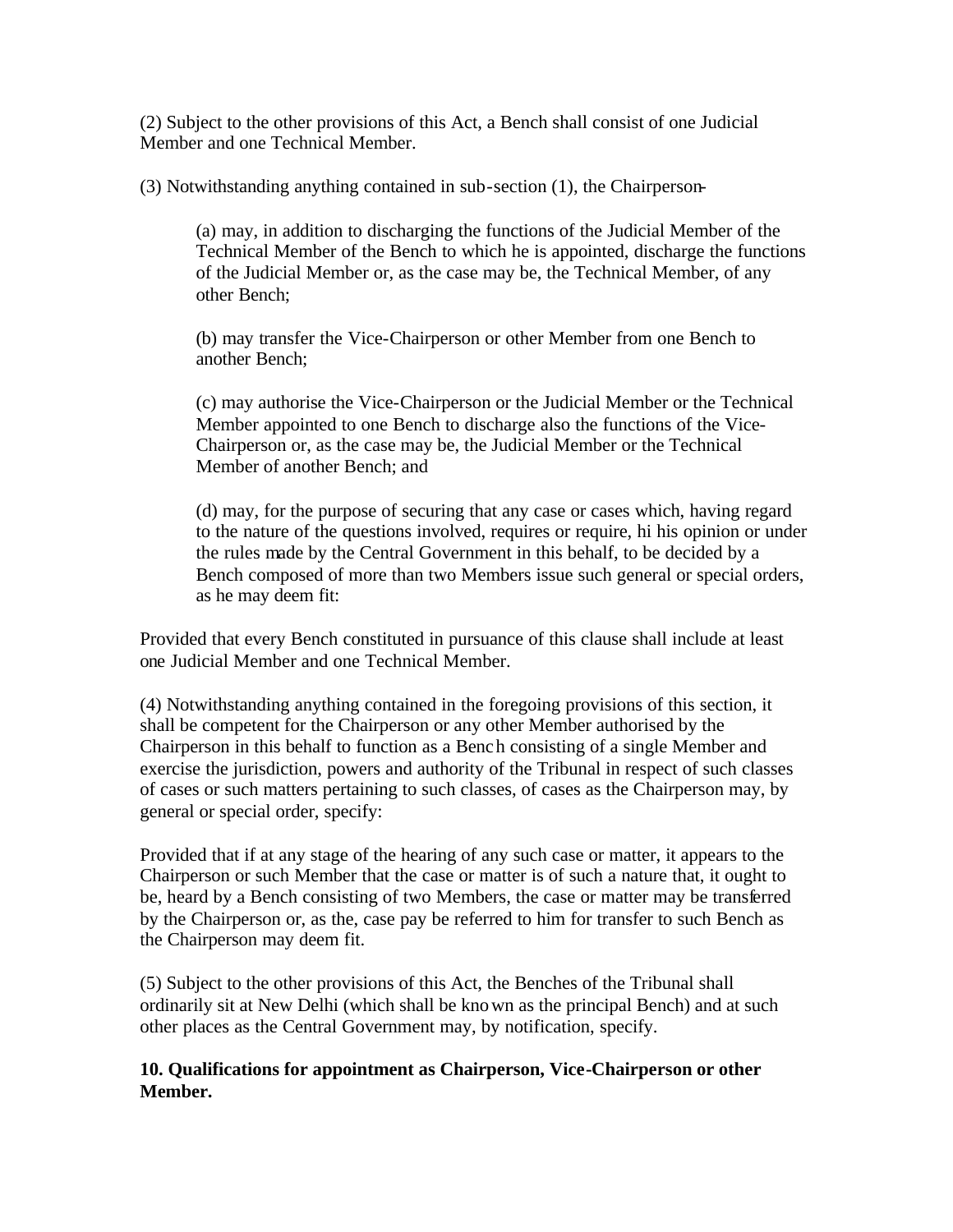(1) A person shall not be qualified for appointment as the Chairperson unless he.-

(a) is, or has been, a Judge of the Supreme Court or a High Court; or

(b) has, for at last two year", held the office of Vice-Chairperson.

(2) A person shell not be qualified for appointment as the Vice-Chairperson unless he-

(a) is, or has been, a Judge of a High Court; or

(b) has, for at least two years, held the post of a Secretary to the Government of India or any other post under the Central or a State Government carrying a scale of pay which is not less then that of a Secretary to the Government of India; or

(c) (i) has, for at least five years, held the post of an Additional Secretary to the Government of India or any other post under the Central or a State Government carrying a scale of pay which is not less than that of an Additional Secretary to the Government of India; and

(ii) has adequate, knowledge of, or experience in, legal, administrative, scientific or technical aspects of the problems relating to environment; or

(d) has for at least three years, held office as a Judicial Member or a Technical Member,

(3) A person shall not be qualified for appointment as a Judicial Member unless he--

(a) is, or has been, or is qualified to be, a Judge of a High Court; or

(b) has been a member of the Indian Legal Service and has held a post in grade I of that Service for at least three years.

(4) A person shall not be qualified for appointment as a Technical Member unless he has adequate knowledge of, or experience in, or capacity to deal with, administrative, scientific or technical aspects of the problems relating to environment.

(5) Subject to the provisions of subsections (6) and (7), the Chairperson, Vice-Chairperson and every other Member of the Tribunal shall be appointed by the President.

(6) No appointment of a person possessing the qualifications specified in this section as the Chairperson or the Vice-Chairperson shall be made except after consultation with the Chief Justice of India.

(7) No appointment of a person as a Judicial Member or a Technical Member shall be made except on the recommendation of a Selection Committee appointed by the Central Government consisting of the following, namely:-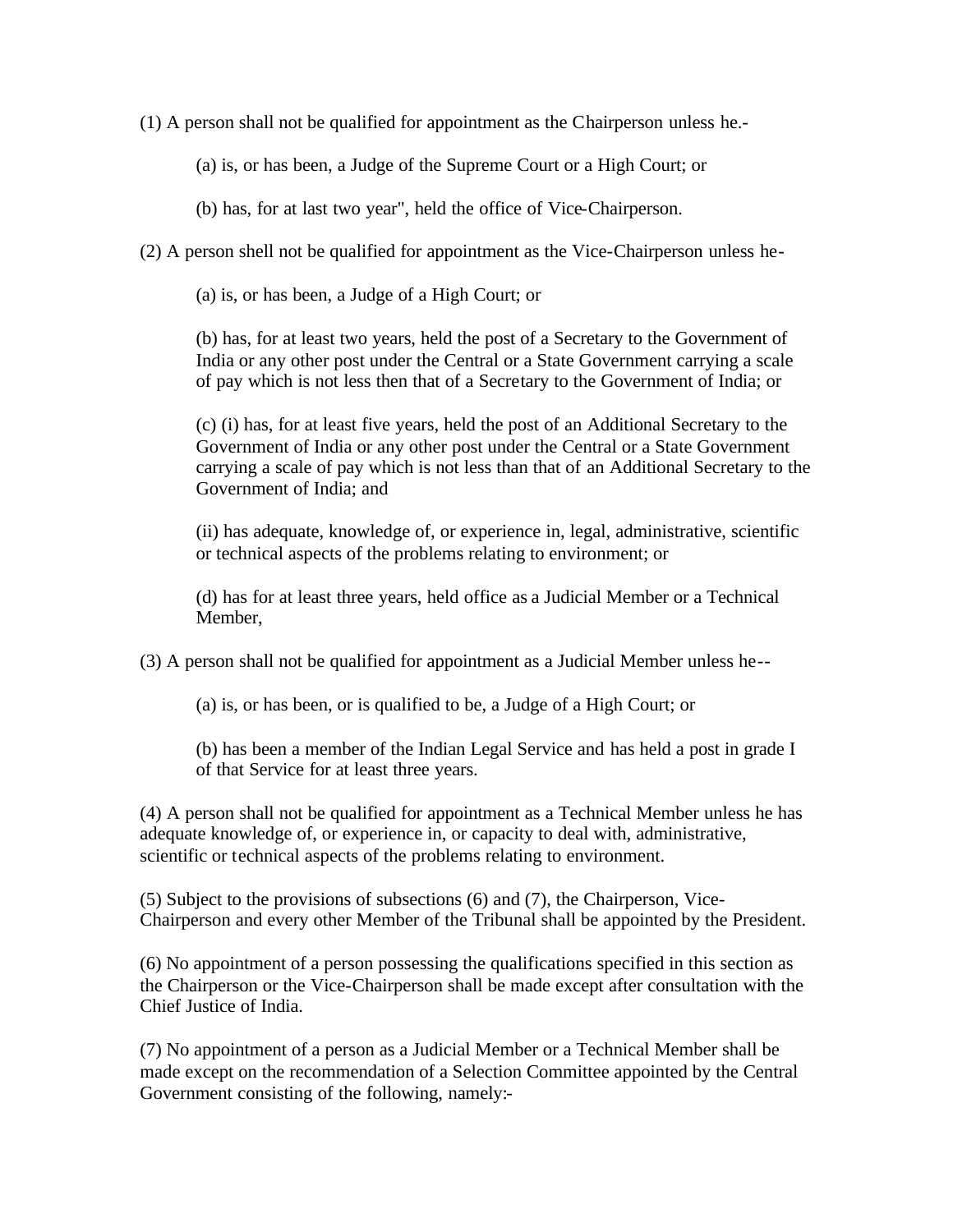| (a) | Chairperson of the Tribu-<br>nal.                                                                                                                            | Chairperson of the Committee, ex<br>officio; |
|-----|--------------------------------------------------------------------------------------------------------------------------------------------------------------|----------------------------------------------|
| (b) | Secretary to the Govern- member, ex Officio;<br>ment of India in the Min-<br>istry of Environment and<br>Forests                                             |                                              |
| (c) | Secretary to the Govern- member, ex Officio;<br>ment of India in the Min-<br>istry of Law, justice<br>and company Affairs (Dep-<br>artment of Legal Affairs) |                                              |
| (d) | Director-General, Council<br>of Scientific and Indus-<br>trial Research.                                                                                     | member, ex officio;                          |
| (e) | an Environmentalist to be<br>nominated by the central<br>Government                                                                                          | member.                                      |

11. Vice-Chairperson to act as Chairperson or to discharge his functions in certain circumstances.

(1) In the event of the occurrence of any vacancy in the office of the Chairperson by reason of his death, resignation or otherwise, the Vice-Chairperson or, as the case may be, such one of the' Vice-Chairpersons' as the Central Government may, by notification, authorise in this behalf, shall act as the Chairperson until the date on which a new Chairperson, appointed in accordance with the provisions of this Act to fill such vacancy, enters upon his office.

(2) When the Chairperson is unable to discharge his functions owing to absence, illness of any other cause, the Vice-Chairperson or, as the case may be, such one of the Vice-Chairpersons, as the Central Government may, by notification, authorise in this behalf, shall discharge the functions of the Chairperson until the date on which the Chairperson resumes his duties.

#### **12. Term of office.**

The Chairperson, Vice-Chairperson and other Member shall hold office as such for a term of five years from the date on which he enters upon his office, but shall be eligible for re-appointment for another term of five years:

Provided that no Chairperson, Vice-Chairperson or other Member shall hold office as such after he has attained,-

(a) in the case of the Chairperson, the age of seventy years;

(b) in the case of the Vice-Chairperson, the age of sixty-five years; and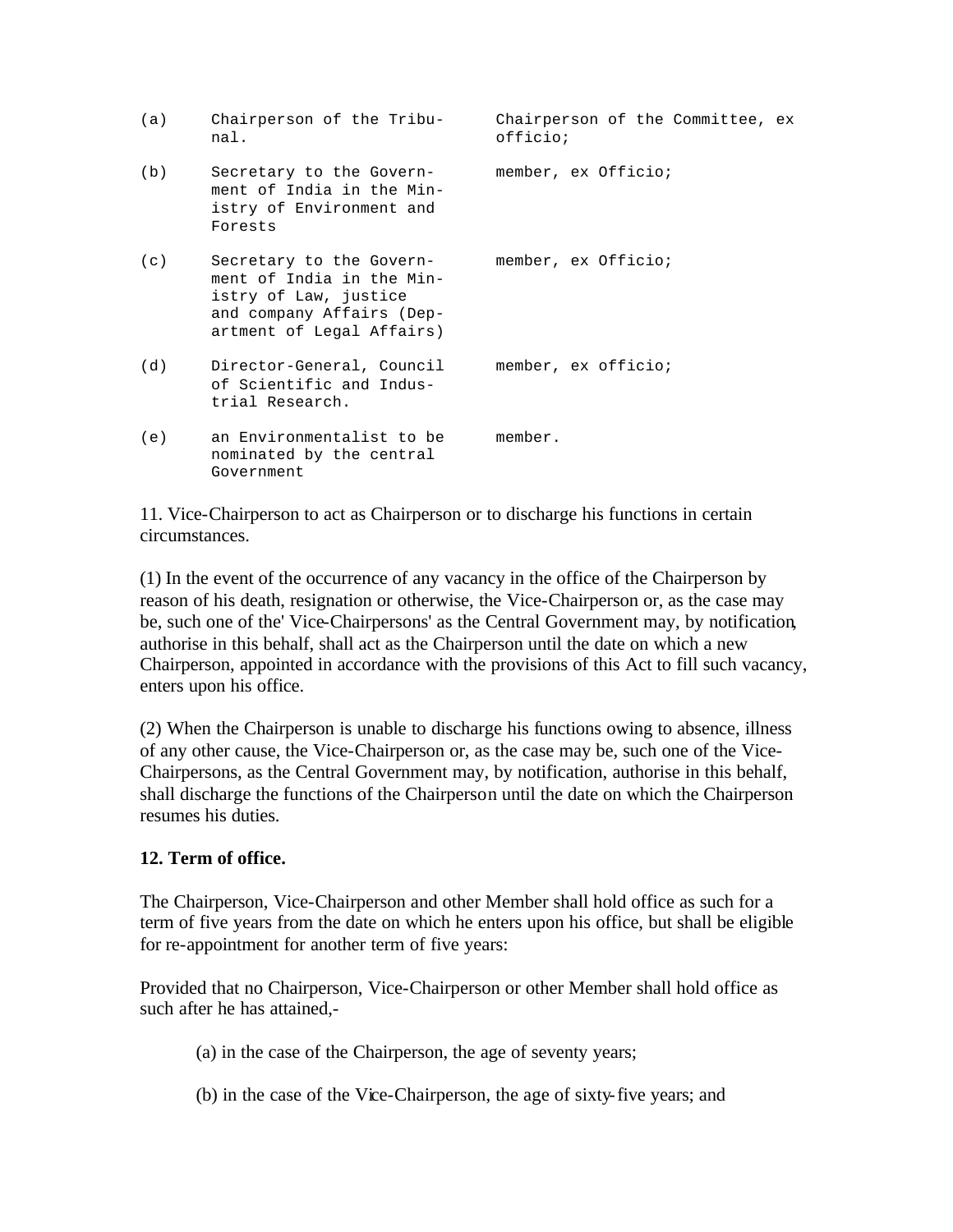(c) in the case of any other Member, the age of sixty-two years.

#### **13. Resignation and removal.**

(1) The Chairperson, Vice-Chairperson or other Member may, by notice in writing under his hand addressed to the President, resign his office:

Provided that the Chairperson, Vice-Chairperson or other Member shall unless he is permitted by the President to relinquish his office sooner, continue to hold office until the expiry of three months from the date of receipt of such notice or until a person duly appointed as his successor enters upon his office or until the expiry of his term of office, whichever is the earliest.

(2) The Chairperson, Vice-Chairperson or any other Member shall not be removed from his office except, by an order made by the President on, the ground of proved misbehaviour or incapacity after an inquiry made by a Judge of the Supreme Court in which such Chairperson, Vice-Chairperson or other Member had been informed of the charges against him and given a reasonable opportunity of being heard in respect of those charges.

(3) The Central Government may, by rules, regulate the procedure for the investigation of misbehaviour or incapacity of the Chairperson, Vice-Chairperson or other Member referred to in sub-section (2).

#### **14. Salaries and allowances and other terms and conditions of service of Chairperson, Vice-Chairperson and other Member.**

The salaries and allowances payable to, and the other terms and conditions of service (including pension, gratuity and other retirement benefits) of, the Chairperson, Vice-Chairperson and other Member shall be such as may be prescribed:

Provided that neither the salary and allowances nor the, other terms and conditions of service of the Chairperson, Vice-Chairperson or other Member shall be varied to his disadvantage after his appointment.

#### **15. Provision as to the holding of Offices, by Chairperson, etc, on ceasing to be such Chairperson, etc. On ceasing to hold office,-**

(a) the Chairperson of the Tribunal shall be ineligible for further employment either under the Government of India or under the Government of a State;

(b) the Vice-Chairperson of the Tribunal shall, subject to theother provisions of this Act, be eligible for appointment as the Chairperson of the Tribunal, but not for any other employment either under the Government of India or under the government of a State;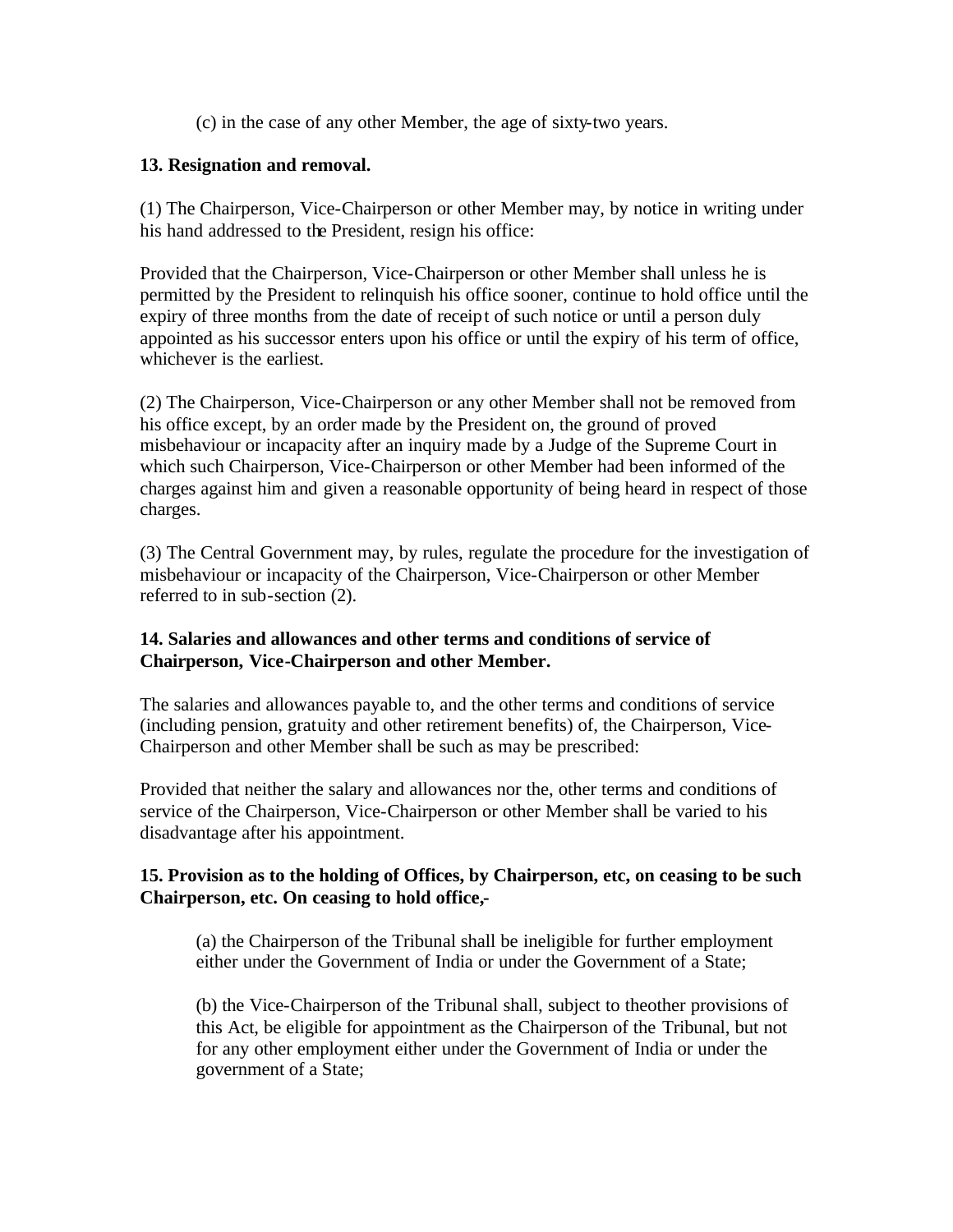(c) a Member (other than the Chairperson or Vice-Chairperson) of the Tribunal shall, subject to the other provisions of this Act, be eligible for appointment as the Chairperson or Vice-Chairperson of the Tribunal or as the Chairperson, Vice-Chairperson or Member of any other Tribunal, but not for any other employment either under the Government of India or under the Government of a State;

(d) the Chairperson, Vice-Chairperson or other Member shall not appear, act or plead before the Tribunal.

*Explanation*.-- For the purposes of this section, employment under the Government of India or under the Government of a State includes employment under any local or other authority within the territory of India or under the control of the Government of India or under any corporation or society owned or controlled by the Government.

#### **16. Financial and administrative powers of Chairperson.**

The Chairperson shall exercise such financial and administrative powers over Benches as may be vested in him under the rules:

Provided that the Chairperson shall have authority to delegate such of his financial and administrative powers as he may think fit to the Vice-Chairperson or any other officer of the Tribunal subject to the condition that the Vice-Chairperson or such officer shall, which exercising such delegated powers, continue to act under the direction, control and supervision of the Chairperson.

#### **17. Staff of the Tribunal.**

(1) The Central Government shall determine the nature and categories of the officers and other employees required to assist the Tribunal in the discharge of its functions and provide the Tribunal with such officers and other employees as it may think fit.

(2) The officers and other employees of the Tribunal shall discharge: their functions under the general superintendence of the Chairperson.

(3) The salaries and allowances and conditions of service of the officers and other employee of the Tribunal shall be such as may be prescribed.

#### **18. Distribution of business amongst the Benches.**

(1) Where any Benches of the Tribunal are constituted, the Central Government may, from time to time by notification, make provisions as to the distribution of the business of the Tribunal amongst the Benches and specify, the matters which may be dealt with by each Bench.

(2) If any question arises as to whether any matter falls within the purview of the business allocated to a t3ench, the decision of the Chairperson shall be final.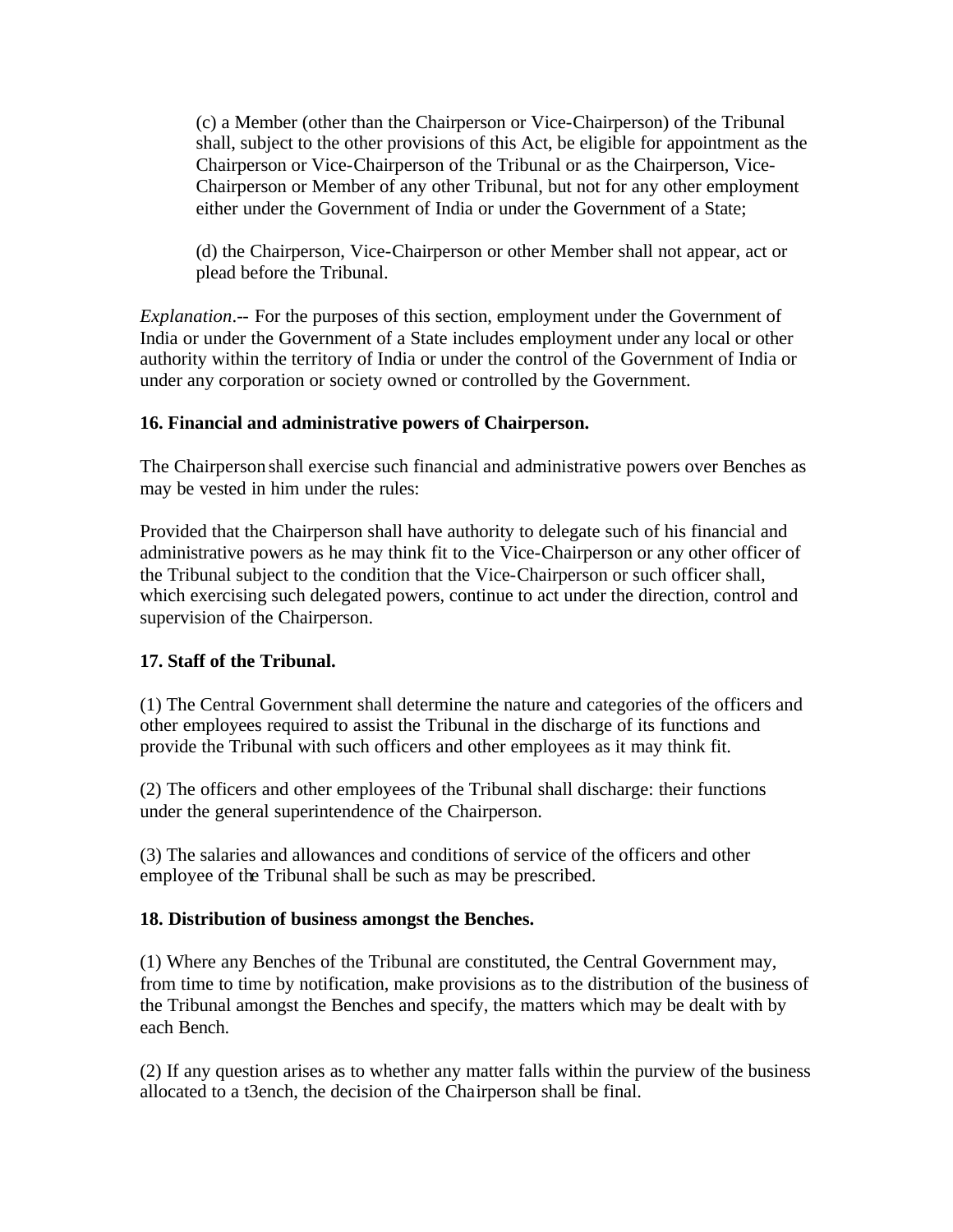Explanation.-For the removal of doubts, it is hereby declared that the expression "matter" includes applications for interim relief.

#### CHAPTER IV

# JURISDICTION AND PROCEEDINGS OF THE TRIBUNAL

#### **19. Bar of jurisdiction.**

On and from the commencement of this Act, no court or Other authority except the Tribunal shall have, or the entitled to exercise, any jurisdiction, powers or authority to entertain any application or action for any claim for compensation which may entertained or dealt with by the Tribunal.

#### **20. Power of Chairperson to transfer cases from one Bench to another.**

On the application of any of the parties and after notice to the parties, and after hearing such of them as he may desire to be heard, or on his own motion without such notice, the Chairperson may transfer any case pending before one Bench, for disposal, to any other Bench.

#### **21. Decision to be taken by majority.**

If the Members of a Bench differ in opinion on any point, the point shall be (decided according to the opinion of the majority, if there is a majority, but if the Members are equally divided they shall state the point or points on which they differ, and make a reference to the Chairperson who shall either hear the point or points himself or refer the case for hearing on such point or points by one or more of the other Members and such point or points shall be decided according to the opinion of the majority of the Members who have heard the case including those who first heard it.

#### **22. Deposit of amount payable for damage to environment.**

(l) Where any amount of compensation is ordered to he paid under any award by the Tribunal on the ground of any damage to environment, that amount shall be remitted to the authority specified under sub-section (3) of section 7A of the Public Liability insurance Act, 1991 for being credited to the Environmental Relief Fund established under that section.

(2) The amount of compensation credited to the Environmental Relief Fund under subsection (1) may be utilised by such person or authority, in such manner and for such purposes of environment as may be prescribed.

# **23. Extension of award or order of Tribunal.**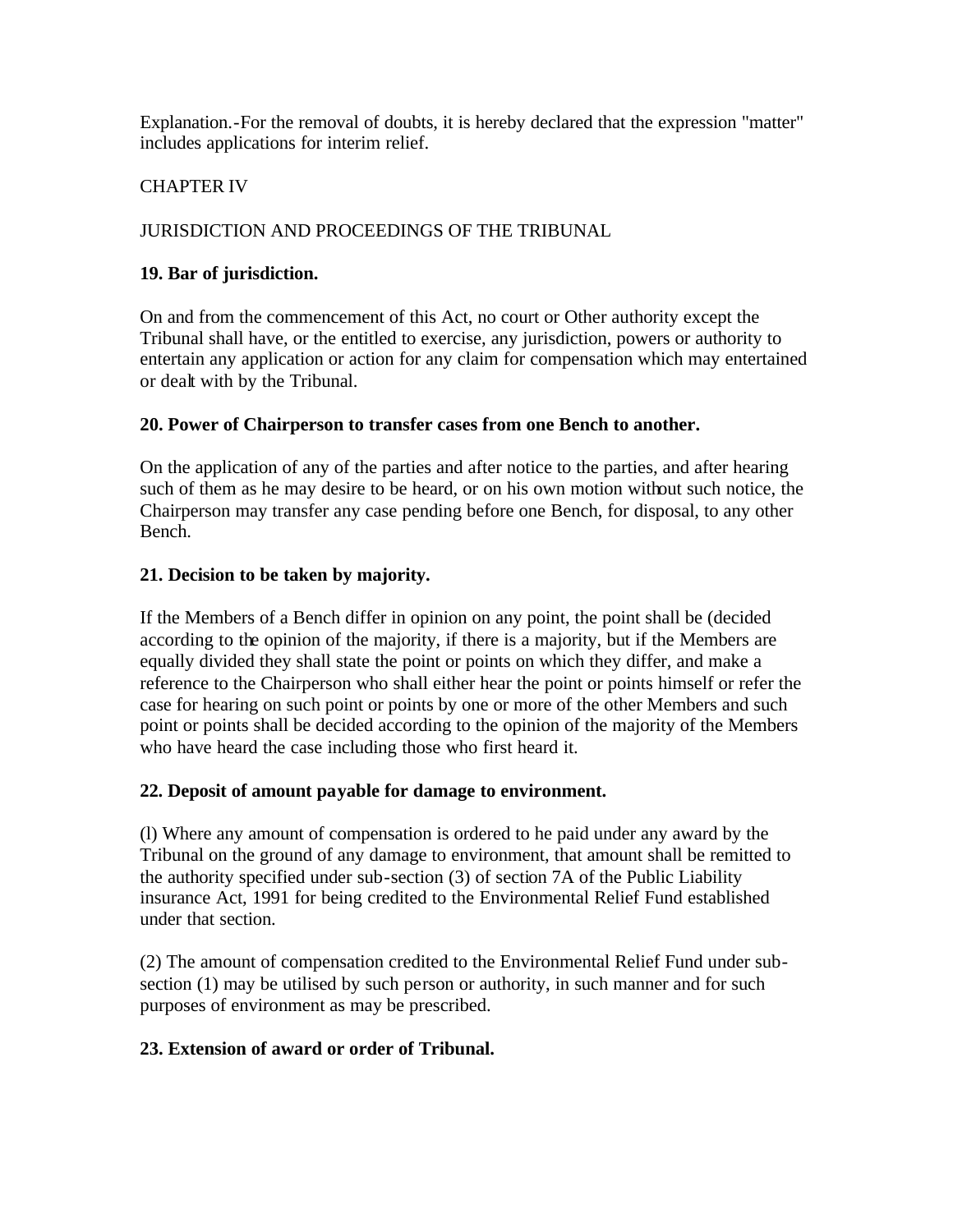(1) An award made by the Tribunal under this Act shall be executable by the Tribunal as a decree of civil court, and for this purpose, the Tribunal shall have all the powers of a civil court.

(2) Notwithstanding anything contained in sub-section (1), the Tribunal may transmit to the Collector having jurisdiction over the area in which the accident has occurred the copy of the order made by it for payment of relief as provided in the Public Liability Insurance Act, l991 and the Collector shall execute the order in the same manner as if it were an order made by him under that Act.

(3) Where the owner against whom the award or order is made by the Tribunal fails to make the payment or deposit the amount as directed by the Tribunal within the period specified in the award or order, such amount shall be recoverable from the owner as arrears of land revenue or of public demand.

#### **24. Appeals.**

(1) Save as provided in sub--section (2) and notwithstanding anything contained in the Code of Civil Procedure, 1908 or in any other law, an appeal shall lie against any award or other order, not being an interlocutory order, of the Tribunal to the Supreme Court on one or more of the grounds specified in section 100 of that Code.

(2) No appeal shall lie against an award or other order made by the Tribunal with the consent of the parties.

(3) Every appeal under this section shall be preferred within a period of ninety days from the date of the award or other order appealed against:

Provided that no appeal by the person who is required to pay any amount in terms of such award shall be entertained by the Supreme Court unless he has deposited with it the amount so awarded in the manner directed by the Supreme Court:

Provided further that the Supreme Court may entertain the appeal after the expiry of the said period of ninety days, if it is satisfied that the appellant was prevented by sufficient cause from preferring the appeal in time.

# **CHAPTER V**

# **MISCELLANEOUS**

#### **25. Penalty for failure to comply with orders of Tribunal.**

Whoever fails to comply with any order made by the Tribunal, he shall be punishable with imprisonment for a term which may extend to three years, or with fine which may extend to ten lakh rupees, or with both.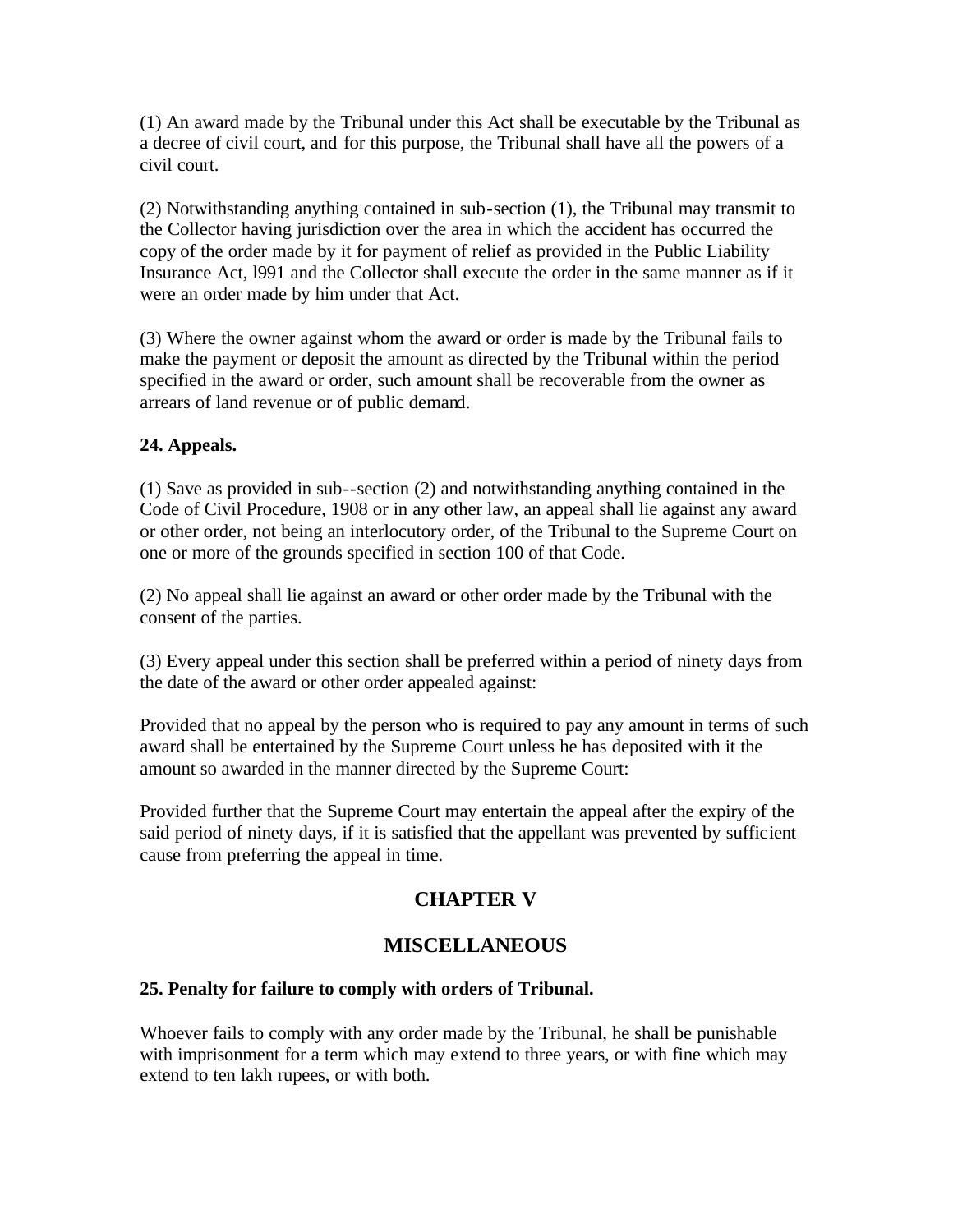#### **26. Offences by companies**

(1) Where any offence under this Act has been committed by a company, every person who, at the time the offence was committed, was directly in charge of, and was responsible to, the company for the conduct of the business of the company, as well as the company, shall be deemed to be guilty of the offence and shall be liable to be proceeded against and punished accordingly:

Provided that nothing contained in this sub-section shall render any such person liable to any punishment provided in this Act, if he proves that the offence was committed without his knowledge or that he had exercised all due diligence to prevent the commission of such offence.

(2) Notwithstanding anything contained in sub-section (1), where an offence under this Act has been committed by a company and it is proved that; the offence has been committed with the consent or connivance of, or is attributable to any neglect on the part of, any director, manager, secretary or other officer of the company, such director, manager, secretary or other officer shall also be deemed to be guilty of that offence and shall be liable to be proceeded against and punished accordingly.

*Explanation*.-For the purposes of this section,-

(a) "company" means any body corporate and includes a firm or other association of individuals; and

(b) "director", in relation to a firm, means a partner in the firm.

#### **27. Proceedings before the Tribunal to be judicial proceedings.**

All proceedings before the Tribunal shall be deemed to be Judicial proceedings within the meaning of sections 193, 219 and 228 of the Indian Penal Code.

#### **28. Members and staff of Tribunal to be public servants.**

The Chairperson, Vice-Chairperson and other Members and the officers and other employees of the Tribunal shall be deemed to be public servants within the meaning of section 21 of the Indian Penal Code.

#### **29. Protection of action taken in good faith**

No suit, prosecution or other legal proceeding shall lie against the Central Government or against the Chairperson, Vice-Chairperson or other Member of the Tribunal or any other person authorised by the Chairperson, Vice-Chairperson or other Member for anything which is in good faith done or intended to be done in pursuance of this Act or any rule or order made thereunder.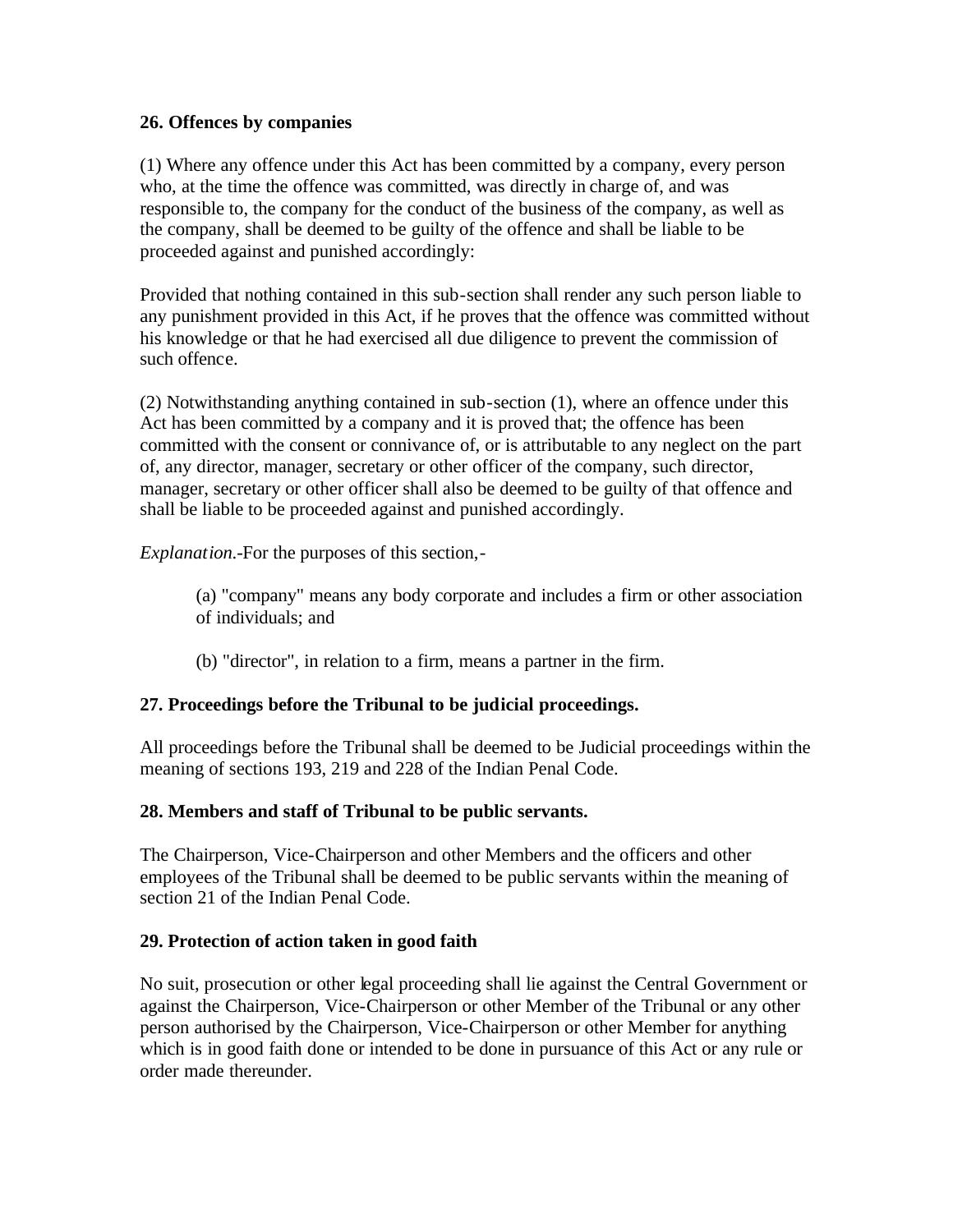#### **30. Act to have overriding effect**

Save as provided in the Public Liability Insurance Act, 1991, the provisions of this Act shall have effect notwithstanding anything inconsistent therewith contained in any other law for the time being in force or in any instrument having effect by virtue of any law other than this Act.

#### **31. Power to make rules**

(1) The Central Government may, by notification, make rules for carrying out the purposes of this Act.

(2) In particular, and without prejudice to the generality of the foregoing power, such rules may provide for all or any of the following matters, namely:-

(a) the particulars which an application shall contain, the documents and the fee which shall be accompanied with it and the limit of annual income of a person so as to enable him to make application without paying any fee, under sub-section (5) of section 4;

(b) any such matter in respect on which the Tribunal shall have powers of a civil court, under clause (i) of sub-section (4) of section 5;

(c) the case or cases which, having regard to the nature of the questions involved, requires or require! to be decided by a Bench of more than two members, under clause (d) of suNsection (3) of section 9;

(d) procedure for the investigation of misbehaviour or incapacity of the Chairperson, Vice-Chairperson or other Member of the Tribunal under subsection (3) of section 13;

(e) the salaries and allowances payable to, and the other terms and conditions of service of, the Chairperson, Vice-Chairperson and other Members under section 14;

(f) financial and administrative powers of the Chairperson over the Benches under section 16;

(g) the salaries and allowances and conditions of service of the officers and other employees of the Tribunal under sub-section (3) of section 17;

(h) the person or the authority by whom, the manner in which and the purposes of environment for which the amount of compensation credited to the Environmental Relief Fund shall be utilised under sub-section (2) of section 22; and

(i) any other matter which is required to be, or may be, prescribed.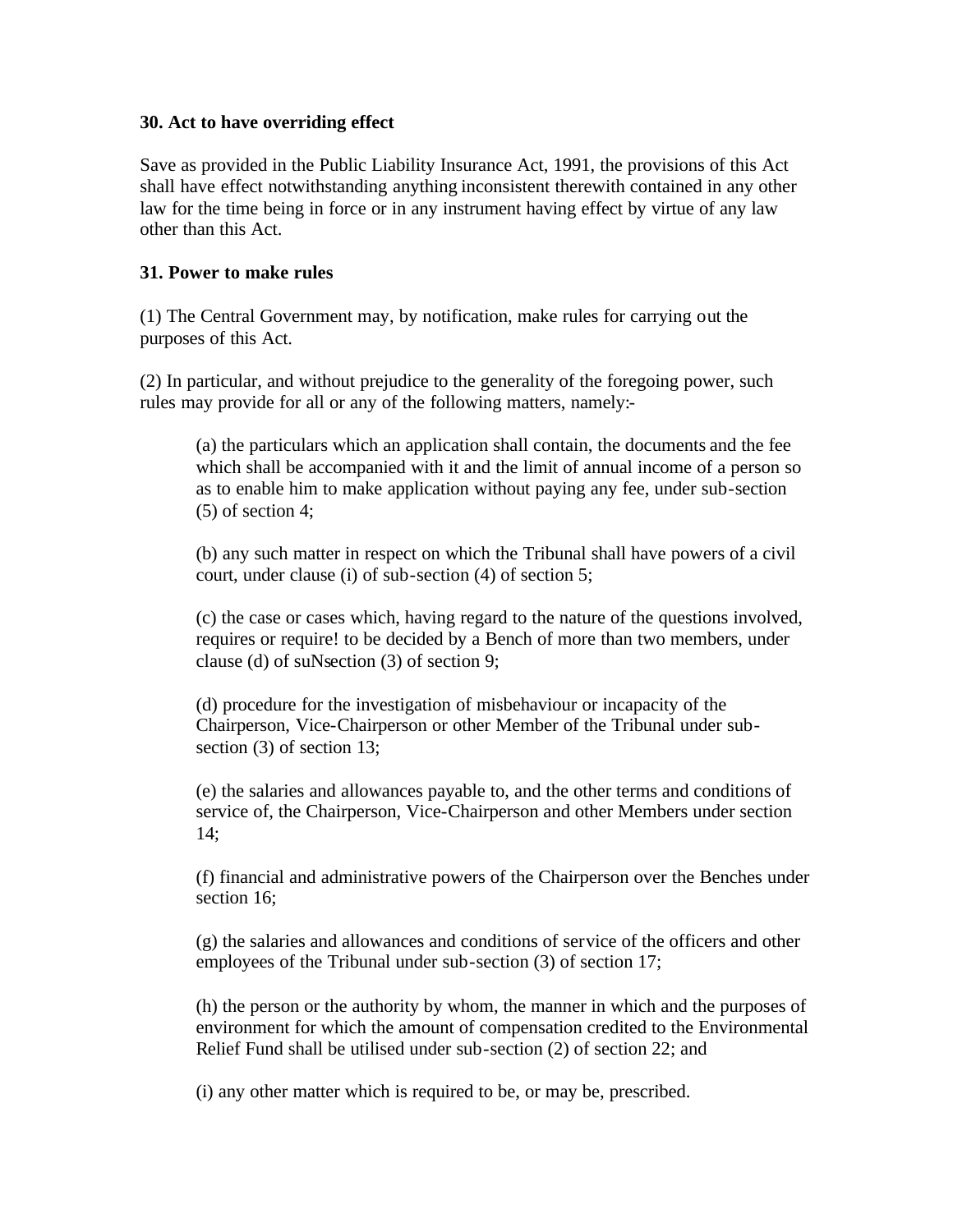(3) Every rule made under this Act shall be laid, as soon as may be after it is made, before each House of Parliament, while it is in session, for a total period of thirty days which may be comprised in one session or in two or more successive sessions, and if, before the expiry of the session immediately following the session of the successive sessions aforesaid, both Houses agree in making any modification in the rule or both Houses agree that the rule Should not be made, the rule shall thereafter have effect only in such modified from or no effect, as the case may be; so, however, that any such modification or annulment shall be without prejudice to the validity of anything previously done under that rules.

#### **THE SCHEDULE**

[See section  $3(1)$ ]

# **HEADS UNDER WHICH COMPENSATION FOR DAMAGES MAY BE CLAIMED**

(a) Death;

(b) Permanent, temporary, total or partial disability or other injury or sickness;

(c) Loss of wages due to total or partial disability or permanent or temporary disability;

(d) Medical expenses incurred for treatment of injuries or sickness;

(e) Damages to private property;

(f) Expenses incurred by the Government or any local authority in providing relief aid and rehabilitation to the affected persons;

(g) Expenses incurred by Government for any administrative or legal action or to cope with any harm or damage, including compensation for environmental degradation and restoration of the quality of environment;

(h) Loss to Government or local authority arising out of, or connected with, the activity causing any damage;

(i) Claims on account of any harm, damage or destruction to the fauna including milch and draught animals and aquatic fauna;

(j) Claims on account of any harm, damage or destruction to flora including aquatic flora, crops, vegetables, trees and orchards;

(k) Claims including cost of restoration on account- of any harm or damage to environment including pollution of soil, air, water, land and eco-systems;